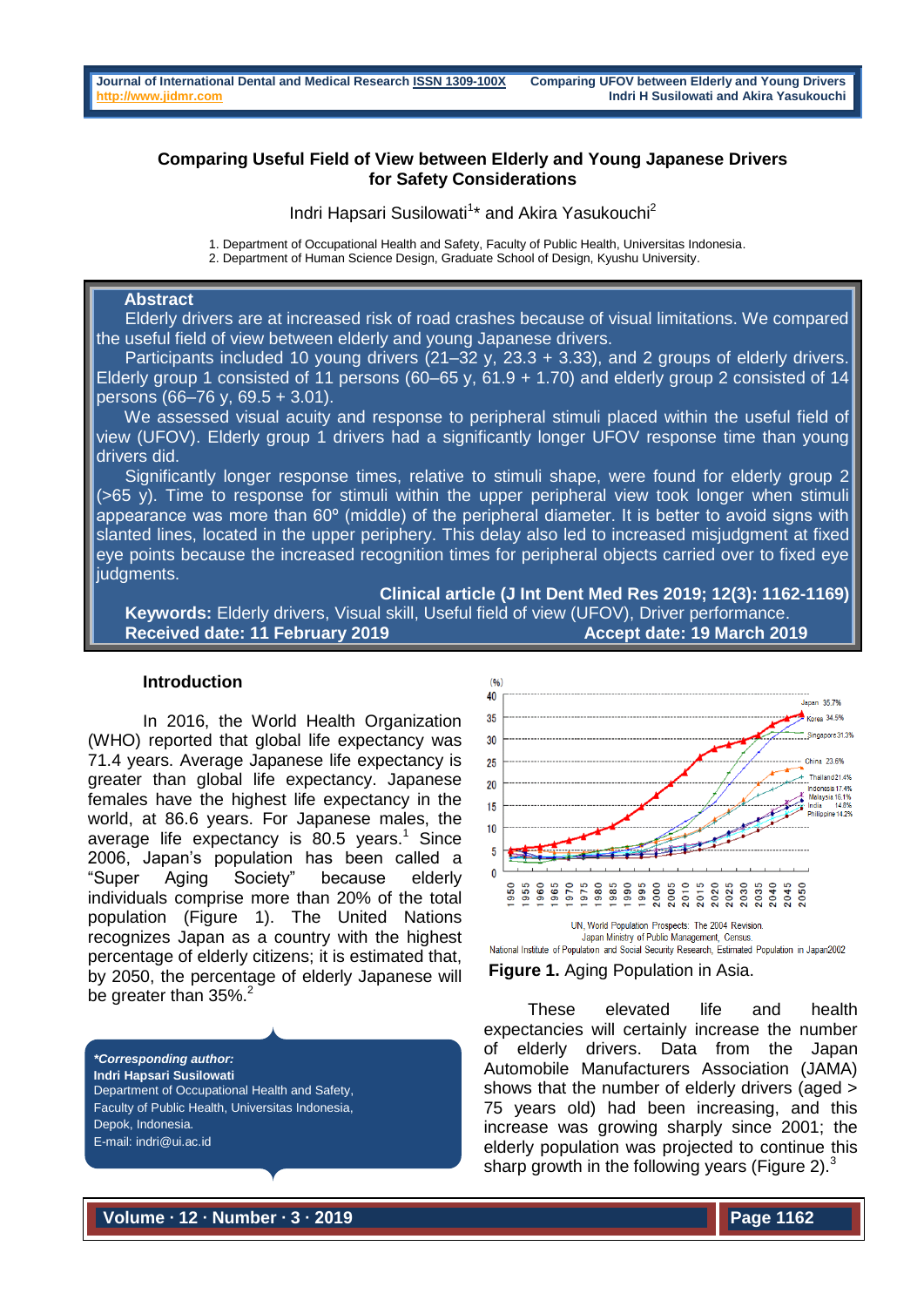Based on JAMA's reports, accident causes can be divided among 3 groups: a) vision-specific factors, b) cognitive and judgmental factors, and c) physical motor factors. Vision-specific factors include below-normal visual acuity, including problems with: visual accommodation (focusing at varying vision ranges), eye movement and range of view, and night-time glare resistance/recovery. Human sight range for objects can be measured on a horizontal line in the field of sight. An object located within the field of sight and appearing under the horizontal sightline is more easily seen and focused upon than above-line objects within the same field. However, a driver's eyesight must not only capture below-line objects, but also above-line objects. Driving functions utilizing below-line sight include steering wheel control, manipulating other vehicle controls, and monitoring dashboard indicators. Driving functions utilizing above-line sight include attention to traffic signs/signals, monitoring ground-level objects and over-passing roads, and surveying other vehicles.



**Figure 2.** Number of elderly drivers in Japan.

The computer-administered and scored Useful Field of View (UFOV) is screening device that measures visual attention in elderly drivers'.<sup>4</sup> UFOV assesses declining visual sensory function, visual processing speed, and visual attention skills, and is a significant predictor of vehicle crashes involving elderly drivers.<sup>5</sup> The UFOV determines the visual field range over which a driver can process visual information that is presented rapidly. $5$  The objective of this research was to compare the useful field of view between elderly and young Japanese drivers.

#### **Materials and methods**

This study was experimental study which the subjects were young and elderly drivers. The young drivers consisted of 10 university students (5 males and 5 females), aged 21–32 years (SD  $= +3.33$ ). The older drivers were volunteers from the Silver Manpower Centre, an organization for people over 60. The subjects were 25 elderly persons (14 males and 11 females), divided between 2 age groups: elderly 1: 60 – 65 years old  $(=61.9 + 1.70)$ , consisting of 11 persons (6 males and 5 females), and elderly 2: over 65 years old  $(66–76 \text{ years}$  old, =  $69.5 + 3.01$ ), consisting of 14 persons (6 males and 8 females).

A Visual Basic program was used to measure UFOV. The field of view in the UFOV test was illustrated on a 19 x 19-inch computer monitor and divided into 8 radial spokes and 3 circles with diameters of 30, 60, and 90º from the eyes to the central monitor (Figure 3); thus, the test collected data for 24 positions. The distance between each subject's eyes and the monitor was 50 cm. The visual stimuli included colors (red, green, blue) with luminescence between 1.5 and 2.2 cd/m3, shapes (circle, triangle, and square), and numbers (0,1,2,3) with luminescence ranging from 1.5 to 1.7  $cd/m<sup>3</sup>$ . The height of each stimulus was 0.5 cm. The illumination was 380–400 lx. The position and stimulus would appear only over 100 ms, in random positions. Besides the target stimuli, approximately 25% of the total stimuli were distractors.



**Figure 3.** Measurement position of UFOV test.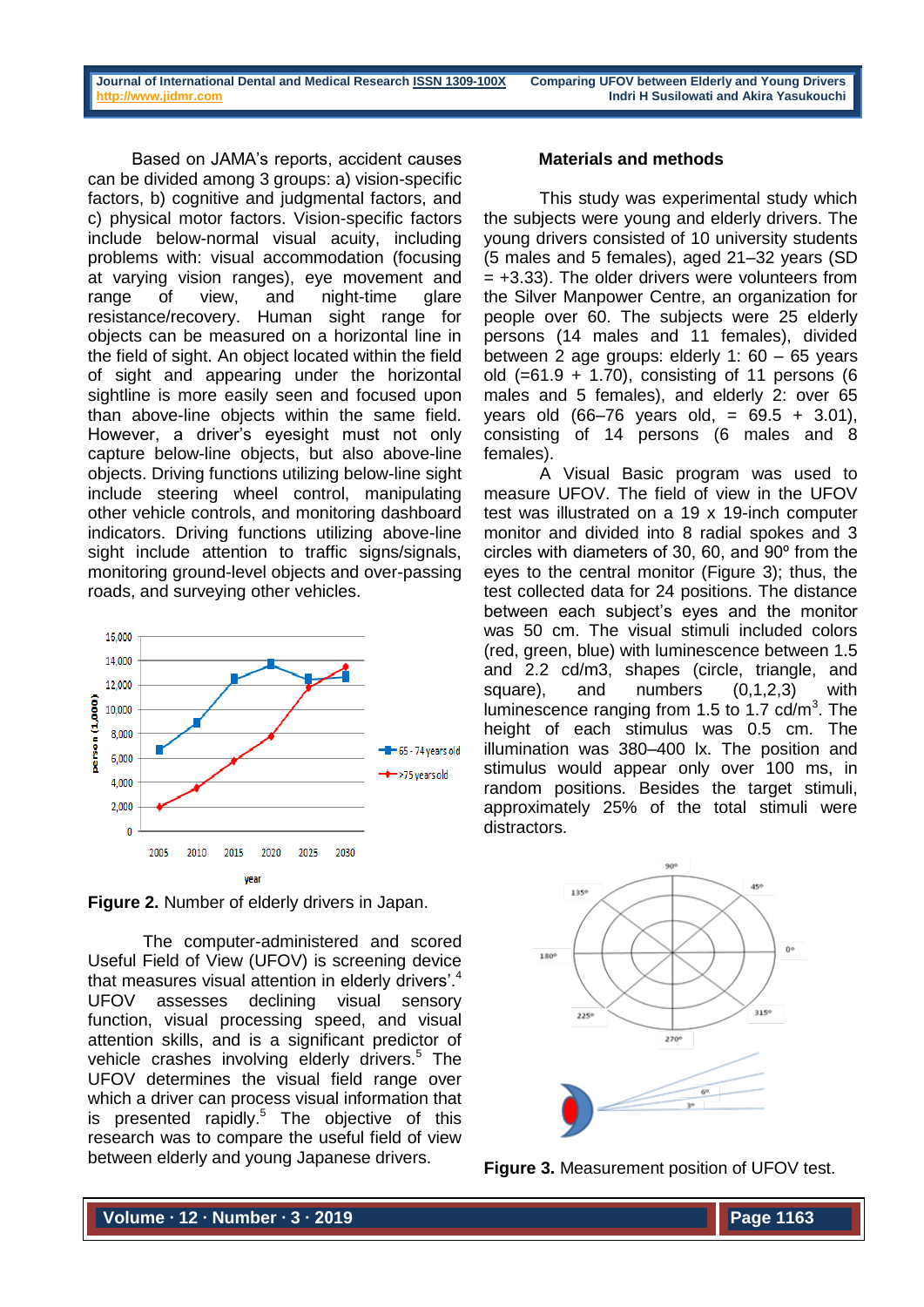**Journal of International Dental and Medical Research ISSN [1309-100X](http://www.ektodermaldisplazi.com/dergi.htm) Comparing UFOV between Elderly and Young Drivers [http://www.jidmr.com](http://www.jidmr.com/) Indri H Susilowati and Akira Yasukouchi**

Each data-point of color and shape stimuli on the UFOV test were presented at 9 conditions [3 diameters (30 º: inner, 60 º: middle, 90 º: outer) x 3 angles (horizontal: 0º, 180º; upper horizontal: 45º, 90º, 135º; and below horizontal: 225º, 270º, 315º)]. For example, the color red had 9 data-point conditions: red, inner, horizontal; red, inner, upper-horizontal; red, inner, below-horizontal; red, middle, horizontal; red, middle, upper-horizontal; red, middle, belowhorizontal; red, outer, horizontal; red, outer, upper-horizontal; and red, outer, belowhorizontal. Sequencing followed this same pattern for the other color and shape stimuli.

SPSS Version 17.0 was used to perform the statistical analyses. An ANOVA 2 and 3-way analysis were used to see the comparison. The p-value < 0.05 was considered as significant. The Ethical Committee of Faculty of Design, Kyushu University, Japan approved the study, and the approval number was 273.

### **Results**

Reaction time UFOV test data were obtained when subjects responded to each stimulus target which appeared at each of the 24 positions. ANOVA 3-way analysis indicated significant differences in each diameter (inner, middle, outer), age (young, elderly 1, elderly 2), and angle (upper horizontal, horizontal, and below horizontal).

The color stimuli results (red, green, and blue) showed significant differences in diameter, age, and angle. Besides that, significant interactions between diameter and angle were found for all color stimuli. With the age variable, there were significant differences between young and both elderly groups, for all diameters. Figures 4A-4C indicate the response times for elderly drivers were longer than those of young drivers.

Significant differences in angle were found between upper horizontal–horizontal  $[t = -$ 28.246 (red), -21.030 (green), -14.688 (blue)], and upper horizontal–below horizontal  $[t =$ 18.983 (red), 25.234 (green), 18.329 (green)]. All drivers had prolonged reaction times when color stimuli appeared within the upper horizontal, as opposed to the below horizontal, positions.

Significant differences in diameters were found for all positions in red and blue: inner– middle [t = -13.916 (red), -12.087 (blue)], inner– outer [t = -54.188 (red), -31.880 (blue)], and middle–outer  $[t = -40.272$  (red),  $-19.793$  (blue)]. Particularly, the UFOV of green stimuli revealed significant differences between inner–outer  $(t = -$ 40.389) and middle–outer  $(t = -35.126)$  (see Figure 4B). The longest reaction time was for the outer > middle > inner positions.



**Figure 4**. UFOV for: **A)** red stimuli; **B)** green stimuli; **C)** blue stimuli.

UFOV for shape stimuli (circle, square, and triangle) also showed significant differences between the young group and elderly group  $2$  [t =

**Volume ∙ 12 ∙ Number ∙ 3 ∙ 2019**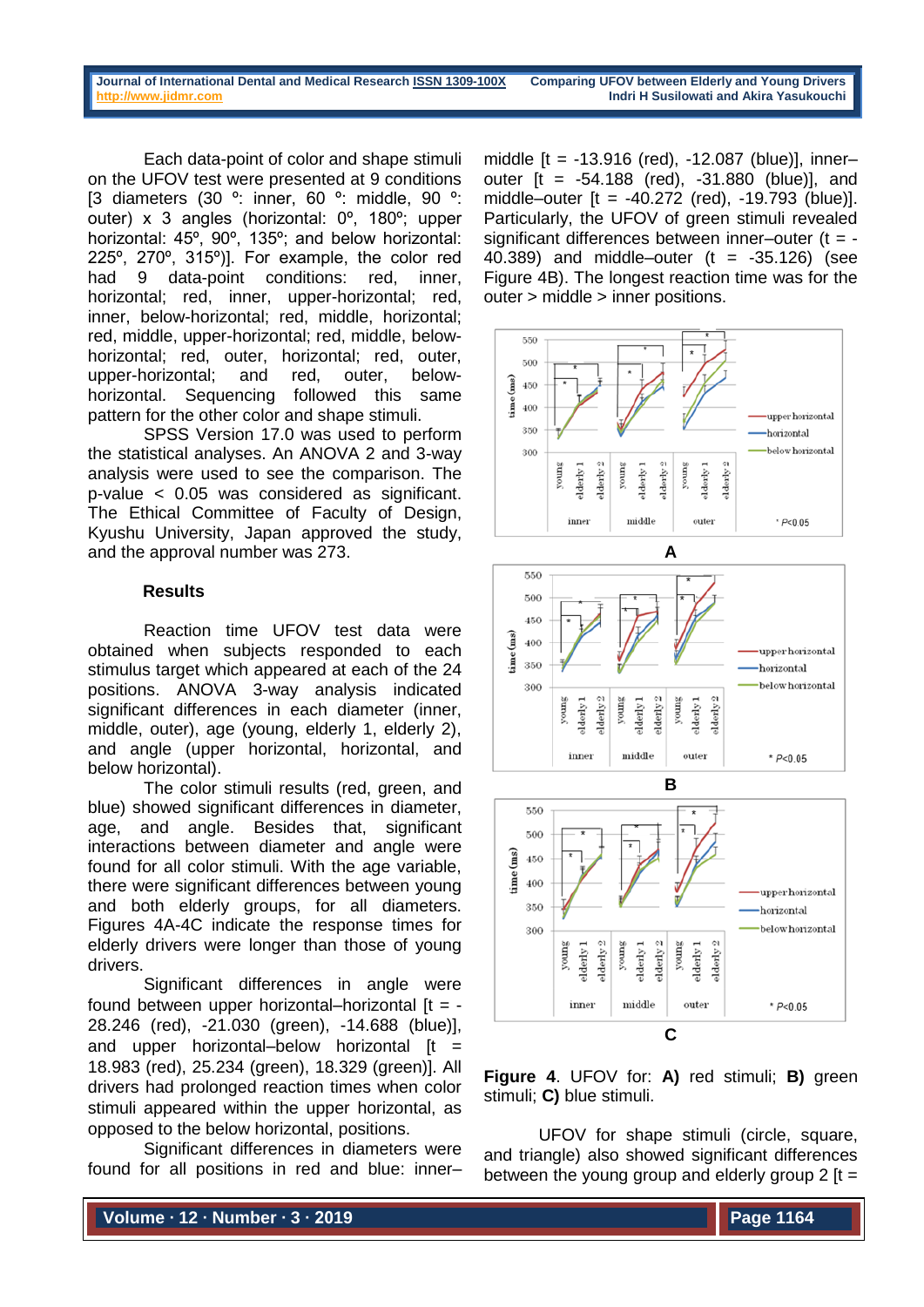-94.177 (circle), -96.155 (triangle), -106.199 (square)]. Elderly drivers > 65 years old took significantly longer to respond to shape stimuli than young drivers did. Figure 5A-5C show the significant interaction diameters and angles.







**Figure 5**. UFOV for: **A)** circle stimuli, **B)** triangle stimuli; **C)** square stimuli.

Significant differences in diameters were found in the UFOV test for circle stimuli, particularly inner–middle ( $t = -19.743$ ) and inner– outer (t =  $-30.765$ ). However, there was no significant difference in angle (Figure 5A). Regarding total response times, the outer-view circle stimuli took the longest amount of time, followed by circles at the middle-, and then inner- , views.

Significant differences in diameters were also found in UFOV for triangle stimuli such as inner–middle (t =  $-27.325$ ), inner–outer (t =  $-$ 58.819), and middle–outer  $(t = -31.493)$ . The differences obtained resembled the circle stimuli results; in order, the longest total reaction times for triangle stimuli were outer > middle > innerview.

Regarding shape stimuli, only the triangle showed significant differerences for angle, particularly between the upper horizontal– horizontal (t = 18.830), and upper horizontalbelow horizontal ( $t = 11.629$ ) (Figure 5B). The upper horizontal view response time was longer than the times for the below horizontal and horizontal views. In comparison, UFOV for square stimuli showed significant differences only for age; there were no differences found for angle or diameter (Figure 5C).

UFOV test errors consisted of of 3 types: wrong reaction, no reaction, and wrong number. Wrong reaction meant that the subject reacted to distraction stimuli. No reaction meant that the subject did not respond to target stimuli. Wrong number meant that the subject wrongly chose numbers that previously appeared in his or her target attention areas.

Figures 6A and 6B illustrate significant differences between the young group and elderly group 2 for color stimuli errors  $[t = 8.400$  (wrong reaction), -12.271 (wrong number)]. This showed that those >65 years had a higher percentage of wrong number errors than young drivers. In contrast, young drivers had a higher percentage of wrong reaction errors than elderly group 2 subjects.

In the area of no-reaction errors for color stimuli, all the age groups performed similarly (Figure 6C); no significant age differences appeared for this error type. However, a significant difference between angles, such as upper horizontal–horizontal  $(t = -0.134)$ . horizontal–below horizontal ( $t = -15.073$ ), and upper horizontal–below horizontal  $(t = -14.940)$ was found; upper horizontal view had the highest no reaction errors, followed by the horizontal and below horizontal views.

**Volume ∙ 12 ∙ Number ∙ 3 ∙ 2019**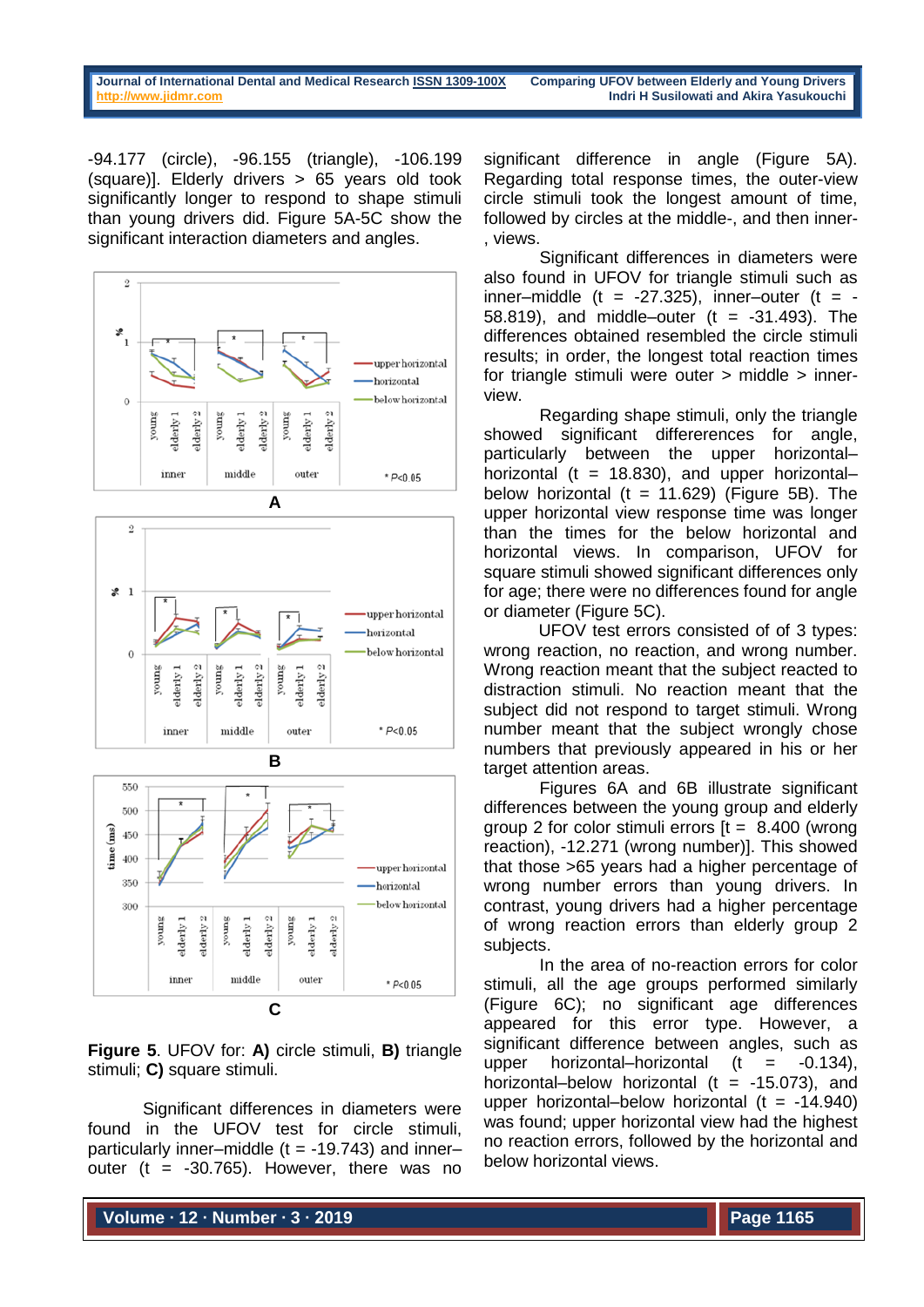

below horizontal  $\Omega$ derly<sub>2</sub> lderly<sub>2</sub> young voung elderly 1 voung derly 1 alderly 1 elderly: middle inner outer  $* P < 0.05$ 

**Figure 6**. **A)** Wrong reaction for color stimuli; **B)** Wrong number for color stimuli; **C)** No reaction for color stimuli.

**C**

Wrong reaction and wrong number for shape stimuli data revealed significant differences for diameter, age, and angle. A significant interaction was also found for diameter and angle (Figure 7A and 7B); however, the comparison of parameter results was different between errors of wrong number and wrong reaction.

A significant difference in wrong reaction was found between the young group and elderly

group 2 ( $t = 9.750$ ); however, for wrong number, the significant difference was found between the young group and elderly group 1  $(t = -6.781)$ . These results mirrored those for wrong reaction to color stimuli; young drivers had a higher number of errors than elderly group 2, while group 1 had a higher percentage of wrong number errors than young drivers did (Figure 7A and 7B).

The effect of diameter on the wrong reaction rate was significant in all positions: inner–middle (t =  $-4.555$ ), inner–outer (t =  $-$ 12.286), middle–outer ( $t = -7.730$ ). The results showed that the percentages of wrong reactions from highest to lowest were outer > middle > inner view (Figure 7A).

The effect of angle on the wrong reaction rate was significantly different between horizontal–upper horizontal  $(t = -5.297)$  and horizontal–below horizontal (t =  $-5.050$ ). This showed that the below- and upper-horizontal views were harder to see than the horizontal (Figure 7A).





**Volume ∙ 12 ∙ Number ∙ 3 ∙ 2019**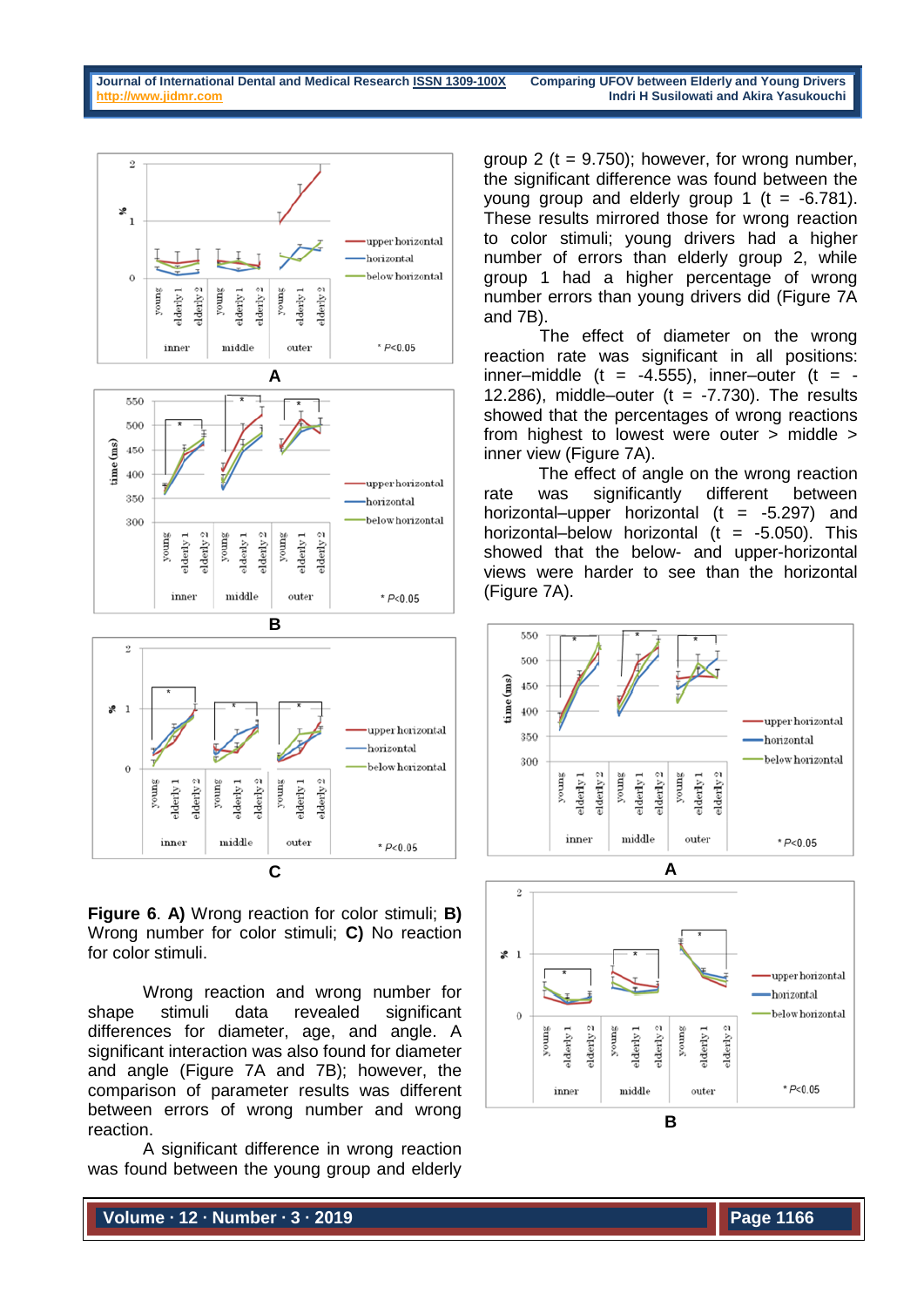

**Figure 7. A)** Wrong reaction for shape stimuli, **B)** Wrong number for shape stimuli, and **C)** No reaction for shape stimuli.

Significant differences in angle shown in the wrong number results for shape stimuli (Figure 7B) were found between horizontal– upper horizontal ( $t = -3.421$ ), and in diameter between inner–outer ( $t = -3.422$ ). This meant that identification and rejection of distraction stimuli was more difficult when a stimulus appeared within the upper horizontal, rather than the horizontal view.

The error of no reactions for shape stimuli, as shown in Figure 7C, revealed results similar to color stimuli, which showed no significant difference by age group. We found significant differences between angles: horizontal–upper horizontal (t =  $-12.883$ ), horizontal–below horizontal (t =  $-8.472$ ), and between upper horizontal–below horizontal (t =  $4.411$ ). The outcomes showed different tendencies. For no reaction for color stimuli: the upper-horizontal view had the highest error rate, followed by the below horizontal, then, horizontal views.

## **Discussion**

Considering infrastructure placement, positioning traffic signs within the upper part of the peripheral-from-horizontal view is believed to be optimal, since many accidents involving elderly drivers were caused by traffic sign oversights; these missed signs were placed in the usual upper horizontal view. Therefore, our attention to the angle of sign placement focused on the upper-horizontal and lower-horizontal sites, combined with the peripheral/outer position, relative to the typical location of the normal driver's eyes.

UFOV is defined as the region of the visual field from which an observer can extract information at any 1 time. $6$  The UFOV is constrained by both sensory and cognitive factors, and its extent depends on the nature of the tasks being performed and the stimuli used to measure it.<sup>6</sup> This research shows that elderly group 1 drivers had a significantly longer UFOV response times than young drivers did. Significantly longer response times for shape were found in the group 2 (>65 years). The upper peripheral view seemed to take longer when stimuli appeared beyond 60° (middle) of the peripheral; meanwhile, the difference was greater when colored stimuli appeared beyond 90°. On the other hand, there was no significant difference between the peripheral field for circle and square shapes, although a significantly longer time was found for triangles within the upper middle (60°).

According to Mikiko (2001), response times and the number of wrong responses increased when the target shape consisted of slanted lines (like triangles and diamonds) and when shapes like these appeared within the upper peripheral view.<sup>7</sup> These findings support our triangular shape results, obtained from UFOV. Therefore, the location of traffic signs that include slanted lines should be in the horizontal and below horizontal fields of view.

For the UFOV error response results, in elderly group 2, wrong reaction rates for both color and shape were significantly lower than those of young drivers, while longer responses to peripheral targets were noted for the elderly, compared to young subjects. The upper and lower peripheral views did not appear to affect color responses; however, young drivers' error responses for shapes were high at 9o of the periphery. Elderly drivers tended not to respond when they did not see clearly or were otherwise unsure about the stimuli appearing in the peripheral view. This was illustrated by the great number of no reaction errors in the peripheral view for elderly drivers (Figure 6C and 7C). The opposite was true for young drivers when they tried to respond to stimuli in the peripheral view; these drivers, when unsure, tended to respond nonetheless and, thus, produced wrong reaction errors.

A previous study by Susilowati (2016) found that elderly drivers were frequently confused about traffic signs/signals and

**Volume ∙ 12 ∙ Number ∙ 3 ∙ 2019**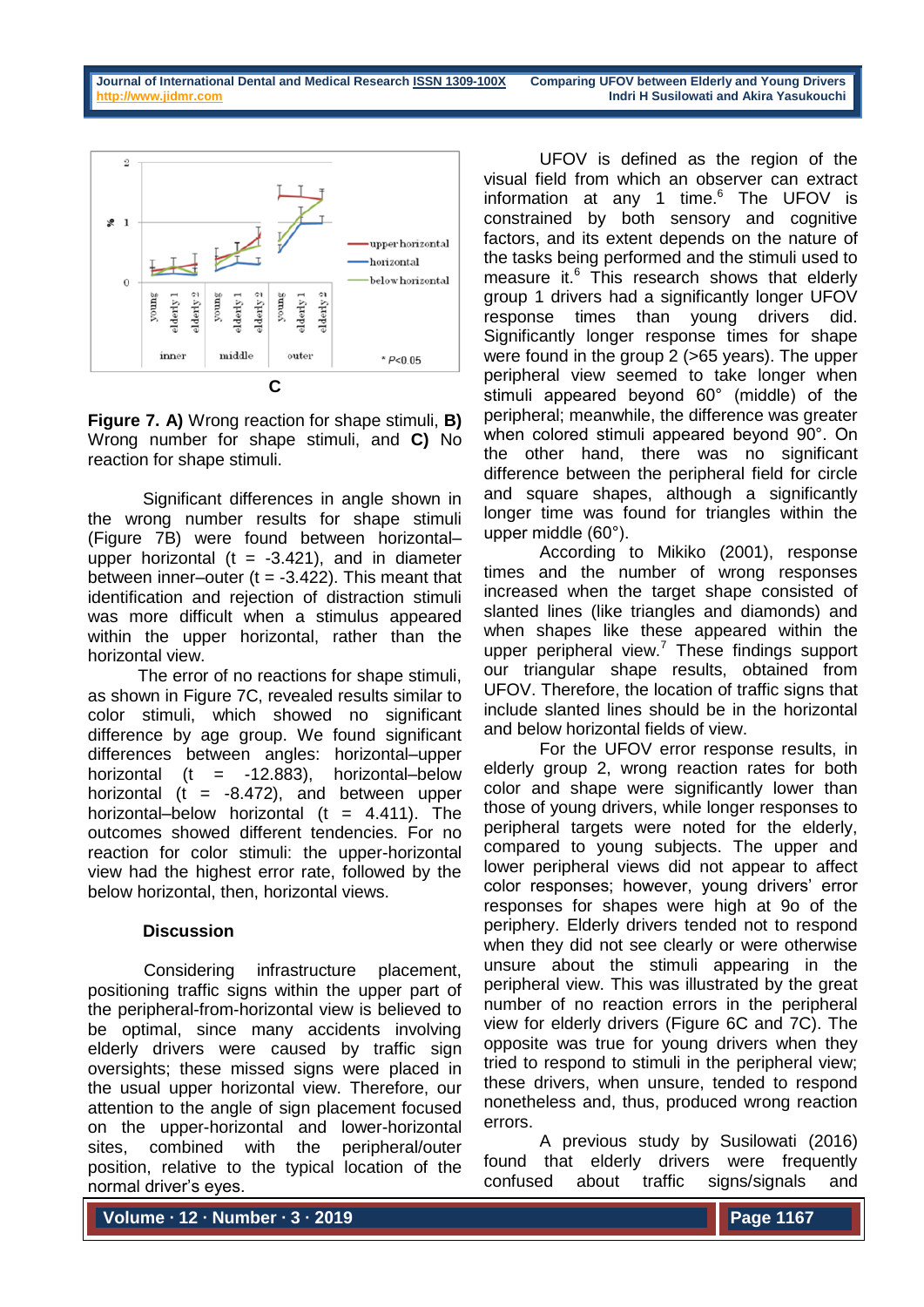responded late when traffic patterns changed.<sup>8</sup> This was because traffic signs/signals were mostly located in the peripheral view. These errors affected the performance of elderly drivers, particularly when maintaining the lane. Here, the drivers tended to drive in the left or out of lane when changing lanes.

Regarding the no-response results (which were considered missed signs), there were no differences in the rates of no-responses, as to both color and shape stimuli, between the age groups at all diameters; however, no-response rates greatly increased when stimuli were presented in the upper fields, at diameters of 90º. This was particularly true for elderly drivers >65 years old. Thus, the risk of missing a traffic sign increases when the sign is located in the upper visual field, at over 90 cm from the peripheral view.

The results of wrong number responses to colors or shapes might reflect the rate of misjudgment when fixing the eyes on the center view. As Figure 6B shows, the rate of misjudgment in group 2 was always high, independent of the location of the color target at the periphery, even if the target appeared within 3° of the diameters. In the case of shapes (Figure 7A), in elderly group 1, increased misjudgment was significantly higher than in the young group, especially when the elderly paid attention to targets appearing at the upper site within 3<sup>o</sup> of the peripheral view. Elderly drivers were prone to misjudgments, even at fixed eye points, and these errors tended to increase for objects of wider diameters. The elderly took a long time to recognize stimuli appearing within the peripheral view. This led to prolonged responses and increased misjudgments at fixed eye points since they took longer to recognize peripheral stimuli.

Sekuler, Bennett and Mamelak (2000) found that peripheral localization tasks produced significant main effects for age group and attention. Furthermore, there was a significant interaction between age and attention.<sup>6</sup> Post hoc analysis of peripheral difference scores showed the deterioration in UFOV begins early in life (by 20 years or younger). In the central letter identification task, the error rate was stable until about age 40, gradually increasing thereafter. The diminished efficiency among elderly observers was exacerbated when conditions required divided attention between central and

peripheral tasks.

Ball et al. (1988) directly examined the effect of foveal load on peripheral localization in young, middle-aged, and old observers, and reported that central task's difficulty did not significantly alter radial localization error rates for observers younger than 60 years of age. $4$  There was a slight difference in performance between young (22–33 years old) and middle-aged observers (40–49 years old). However, there were quite large performance differences between these groups and the oldest group (60- 75 years old). Seiple et al., (1996) found similar performance disparities between young (22–36 years old) and middle aged (40–58 years old) subjects.<sup>9</sup>

The oldest observers performed poorly on the focused attention task. The diminished efficiency among elderly observers exacerbates when conditions require distinguishing between central and peripheral tasks. This seems to yield the same result as the above-cited research, where the elderly experienced difficulties when called upon to attend to both the central and peripheral fields of view.

Study from Tarawaneh, et al. (1993) found that better driving performance was associated with better visual perception.<sup>10</sup> Visual perception is an indicator of the ability to manipulate objects so that they are recognized quickly and accurately. Compared to vision factor correlations, visual perception has a greater bearing on driving performance among older drivers. Both depth perception and peripheral vision showed significant correlations with driving performance in older drivers.<sup>10</sup> The UFOV test works as an independent predictor of driving mobility, similar to visuospatial abilities and memory, considering age, vision, and physical performance.<sup>11</sup> This research supports this view of the UFOV. Elderly Japanese elderly drivers take longer to react, and target-capturing declined due to divided attention; this was true not only in peripheral and eccentric views, but also in above- and below-horizontal views

## **Conclusions**

The elderly of 60 – 65 years old had a significantly longer UFOV response time than young drivers. A significantly longer response time as to shape was found for the over-65 subject group. The upper peripheral view

**Volume ∙ 12 ∙ Number ∙ 3 ∙ 2019**